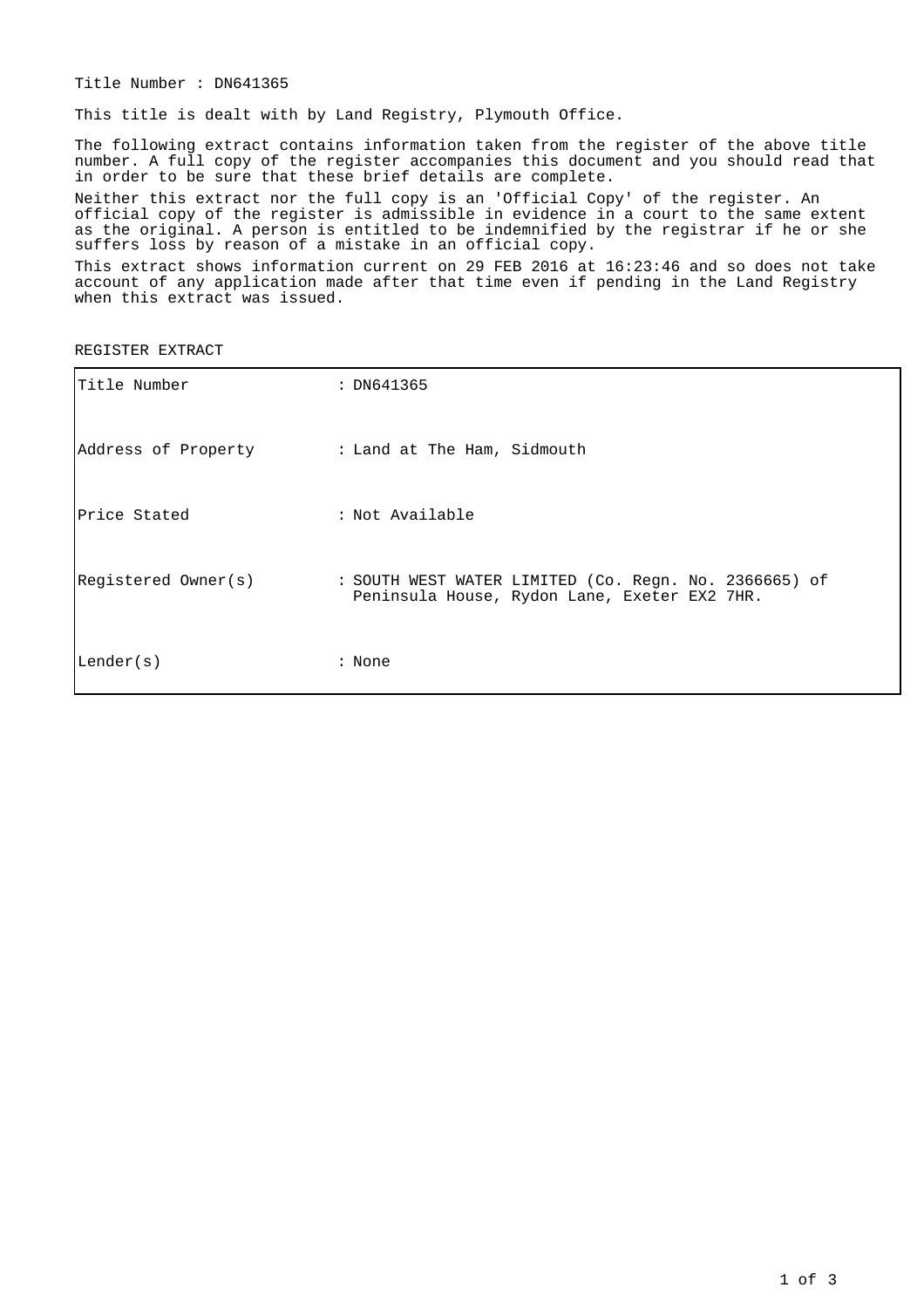#### Title number DN641365

This is a copy of the register of the title number set out immediately below, showing the entries in the register on 29 FEB 2016 at 16:23:46. This copy does not take account of any application made after that time even if still pending in the Land Registry when this copy was issued.

This copy is not an 'Official Copy' of the register. An official copy of the register is admissible in evidence in a court to the same extent as the original. A person is entitled to be indemnified by the registrar if he or she suffers loss by reason of a mistake in an official copy. If you want to obtain an official copy, the Land Registry web site explains how to do this.

### A: Property Register

This register describes the land and estate comprised in the title. Except as mentioned below, the title includes any legal easements granted by the registered lease but is subject to any rights that it reserves, so far as those easements and rights exist and benefit or affect the registered land.

DEVON : EAST DEVON

1 (07.01.2014) The Leasehold land shown edged with red on the plan of the above title filed at the Registry and being Land at The Ham, Sidmouth.

2 (07.01.2014) Short particulars of the lease(s) (or under-lease(s)) under which the land is held: Date : 9 December 2013<br>Term : 99 years from 2 : 99 years from 27 September 1999 Parties : (1) Sidmouth Town Council (2) South West Water Limited

- 3 (07.01.2014) The Lease prohibits or restricts alienation.
- 4 (07.01.2014) The title includes any legal easements referred to in clause LR11.1 of the registered lease but is subject to any rights that are granted or reserved by the lease and affect the registered land.

NOTE: The rights granted in clauses 1, 2 and 3 of Part 2 of the First Schedule are included in the registration only so far as they are granted over land now or formerly registered under title number DN507923.

5 (07.01.2014) The landlord's title is registered.

## B: Proprietorship Register

This register specifies the class of title and identifies the owner. It contains any entries that affect the right of disposal.

#### Title absolute

1 (07.01.2014) PROPRIETOR: SOUTH WEST WATER LIMITED (Co. Regn. No. 2366665) of Peninsula House, Rydon Lane, Exeter EX2 7HR.

## C: Charges Register

This register contains any charges and other matters that affect the land.

1 (07.01.2014) The land in this title is subject to the following provision contained in a Conveyance of the freehold estate thereof and other land dated 26 March 1896 made between (1) John George Galloway Radford and (2) The urban District Council for the Parish of Sidmouth:-

"the same unto and to the use of The Urban District Council for the Parish of Sidmouth their successors and assigns To the use and intent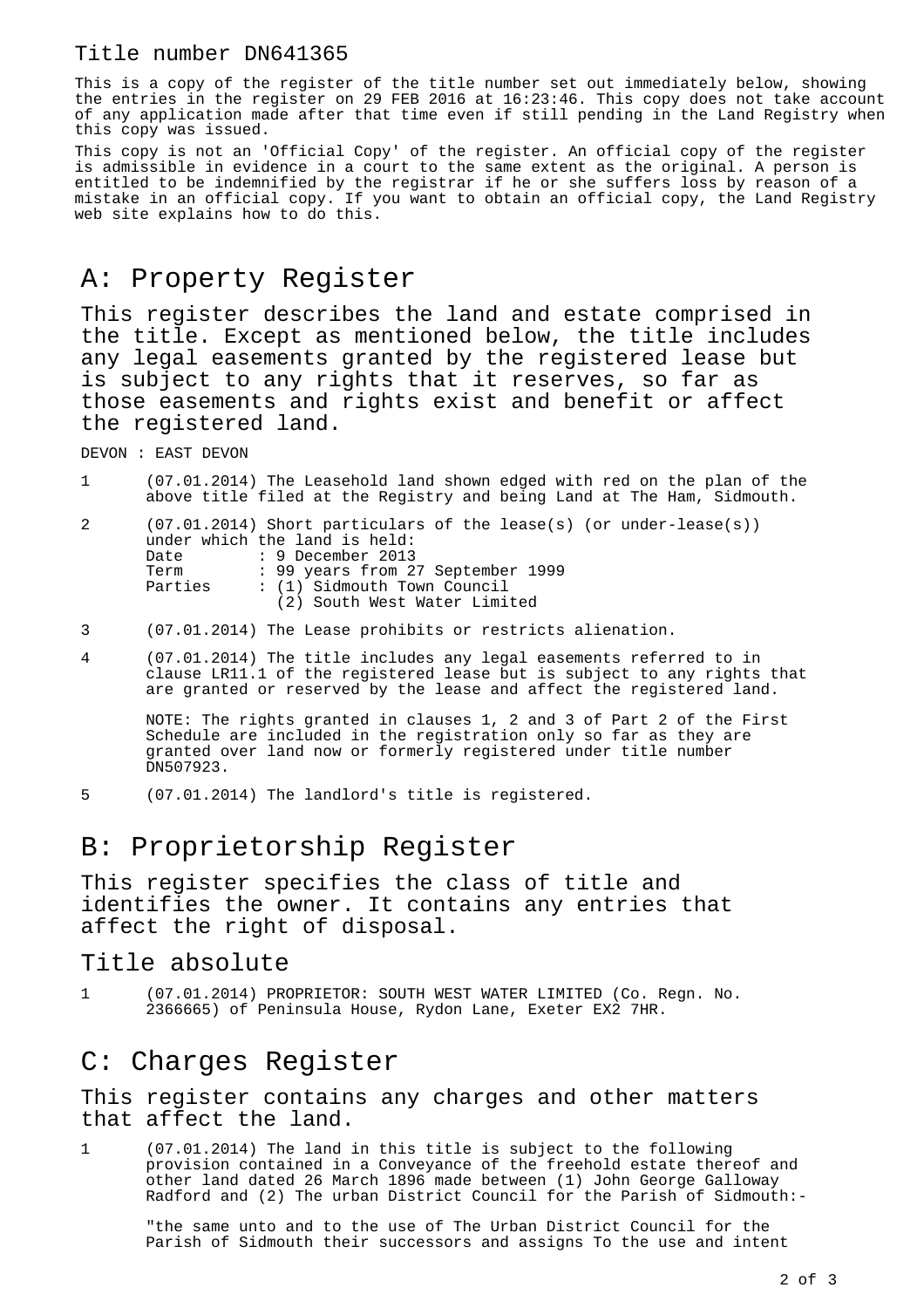#### Title number DN641365

# C: Charges Register continued

that the same may be for ever used and enjoyed by the inhabitants of and the visitors to Sidmouth aforesaid as a place of recreation freely and voluntarily subject only to reasonable restrictions and regulations in accordance with the law for the time being affecting the use of Public Parks and Pleasure Grounds And it is hereby declared that no permanent building or other erection (other than a boundary Wall or Fence) exceeding seven feet in height shall be erected on the said piece or parcel of land south of a line marked A B shown on the aforesaid map or plan"

NOTE: Copy Plan filed under DN507923.

#### End of register